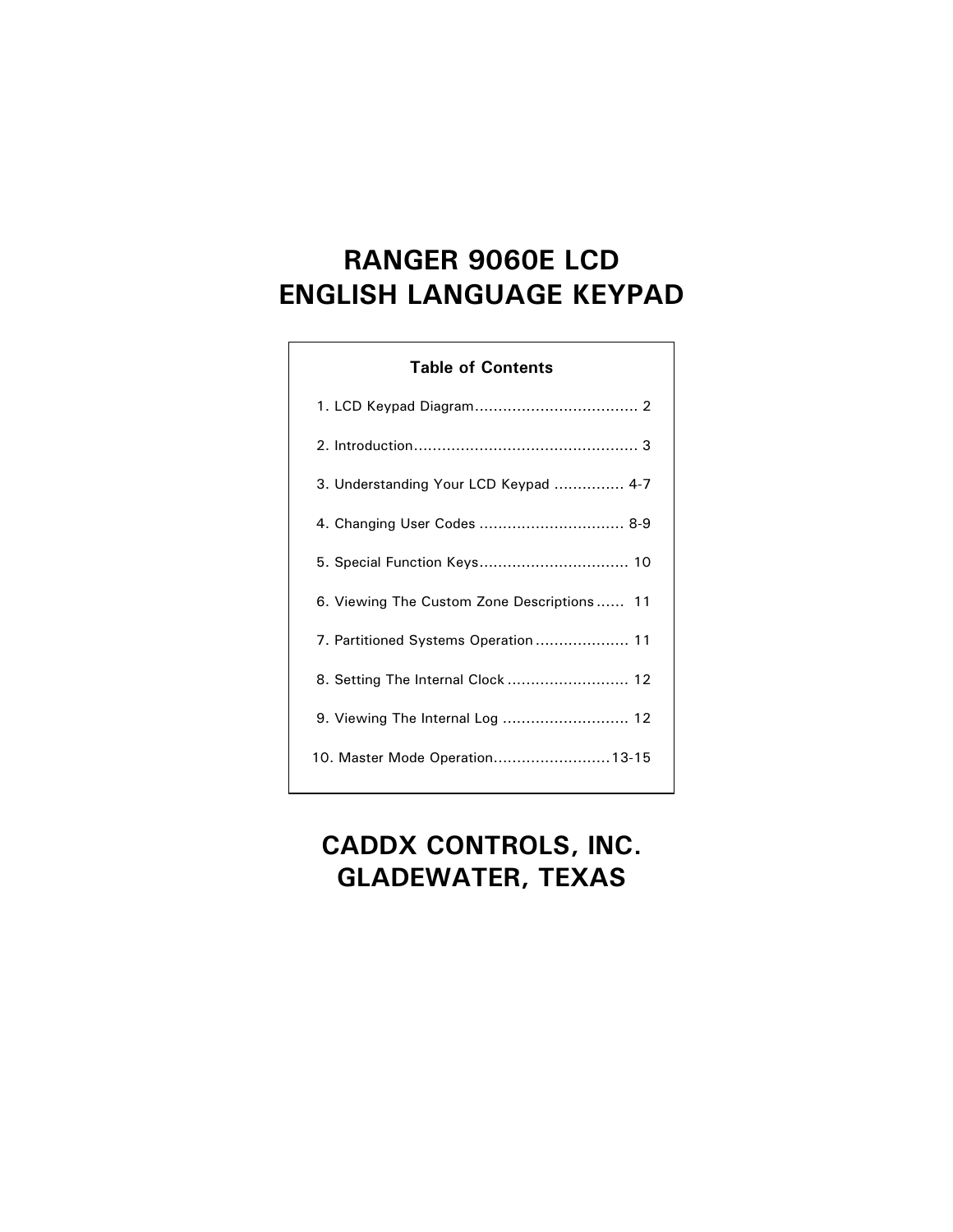## KEYPAD DIAGRAM

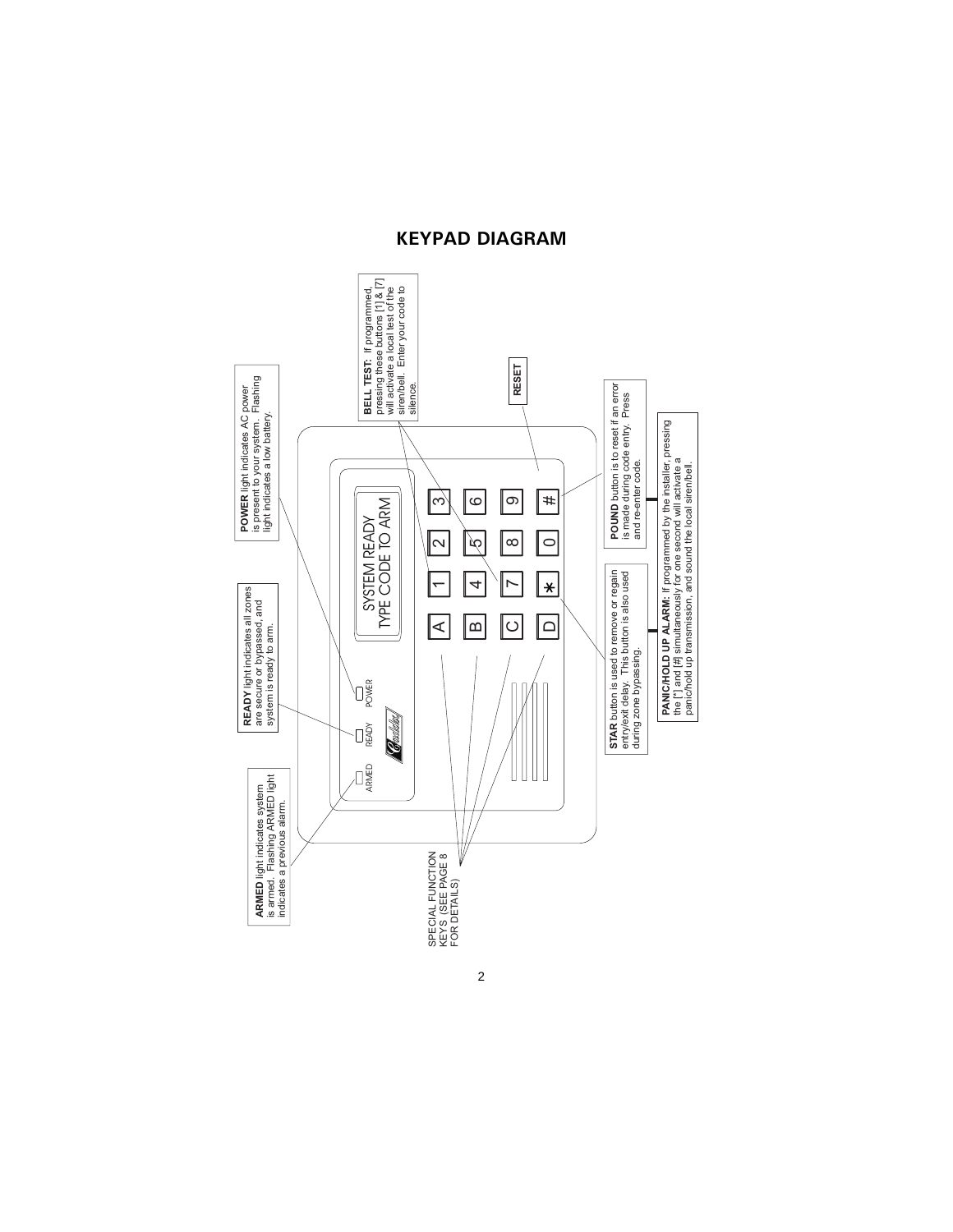#### **INTRODUCTION**

Congratulations! You have just purchased one of the most advanced Liquid Crystal Display Keypads in the world. Your RANGER 9060E Custom English Language Keypad was designed and manufactured in the USA by CADDX CONTROLS, INC., a name respected throughout the world for quality security equipment. When you see the name CADDX, you can be assured that this keypad has passed the most demanding quality and performance standards in the industry.

This manual is furnished to help you understand your English Language Keypad and become proficient in its operation. But first, you should read the Security System Operator's Manual which pertains to the general operation your security system. You must understand how your security system is intended to work before you can understand the operation of this keypad. The most important thing you should do before attempting to operate your security system is to read both manuals completely. Make sure you understand the operation of your security system and its keypads before attempting to use your system. This booklet should be kept in an accessible location for the life of your security system.

If you have any questions about the operation of this keypad, or any other question in regard to your security system, you should call the company that installed your security system.

 $\mathbf{3}$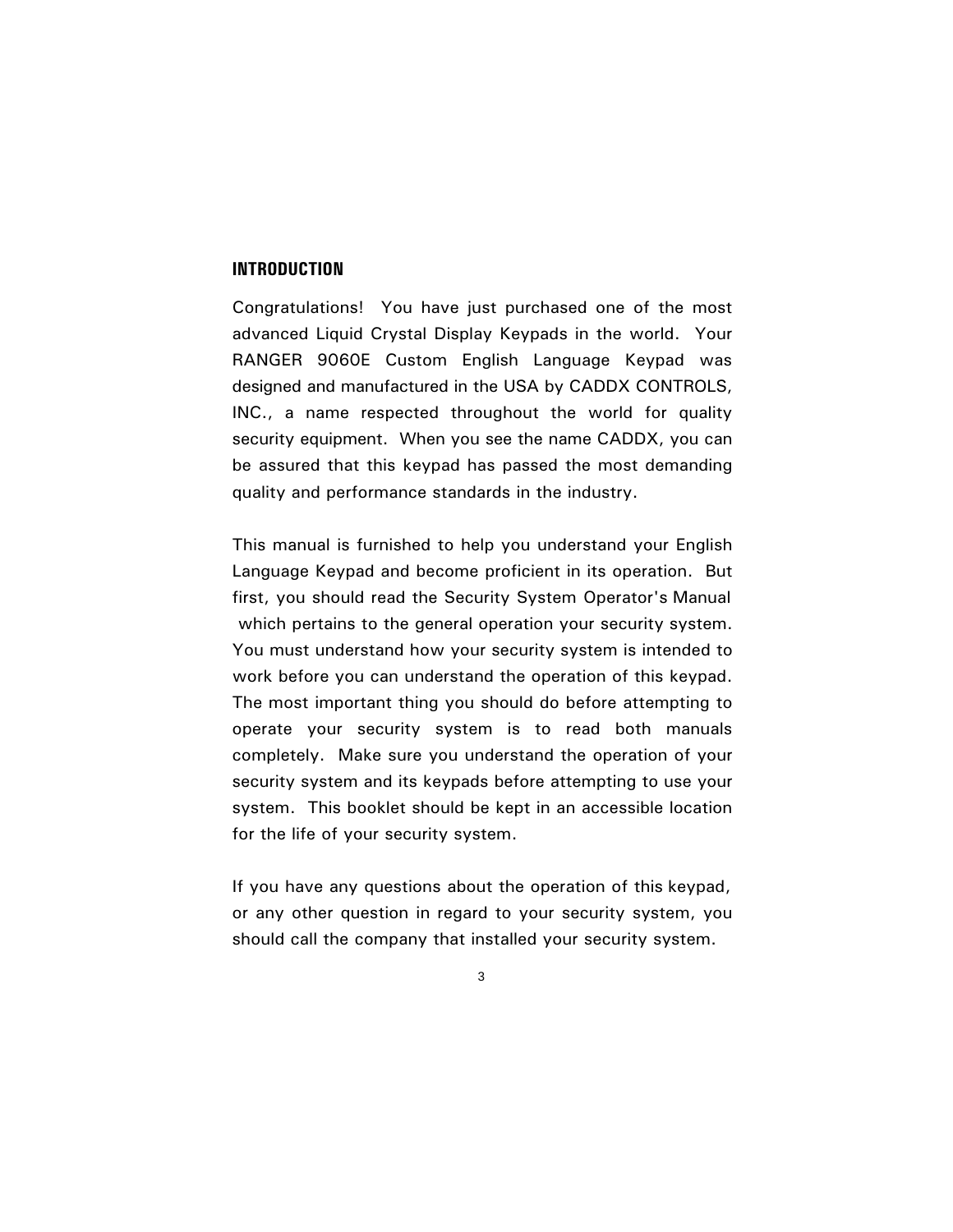#### UNDERSTANDING YOUR ENGLISH LANGUAGE KEYPAD

To Arm the security system, close all of the protected doors and windows. The green "READY" light on the keypad control will be illuminated when all of the protected zones and sensors are secure and the LCD screen will display the following message:



When the message above is displayed, your security system is ready to be "ARMED" by entering your personal 4-digit code. If your code is 1-2-3-4,



Now your LCD screen should display the following message:



When your LCD keypad displays the message above, you have the ability to eliminate the Entry Delay Time from your designated Entry door(s) by pressing the [ $\star$ ] key. The keypad LCD screen will now display the following message:



If the message above is displayed, you will retain your EXIT delay time, but all doors that have been assigned an ENTRY delay time WILL NOT have their delay, but will be instant like the other INSTANT type zones in your system. The "INSTANT" feature can be turned off by pressing the [\*] key again, which will remove the "INSTANT" message on the LCD screen meaning an Entry Delay is now present, and the opening of a designated Entry/Exit door will start an Entry Delay Tone from the keypad sounder. During this time, you must enter your personal 4-digit code which will disarm your system and silence the keypad sounder.

 $\overline{\mathbf{4}}$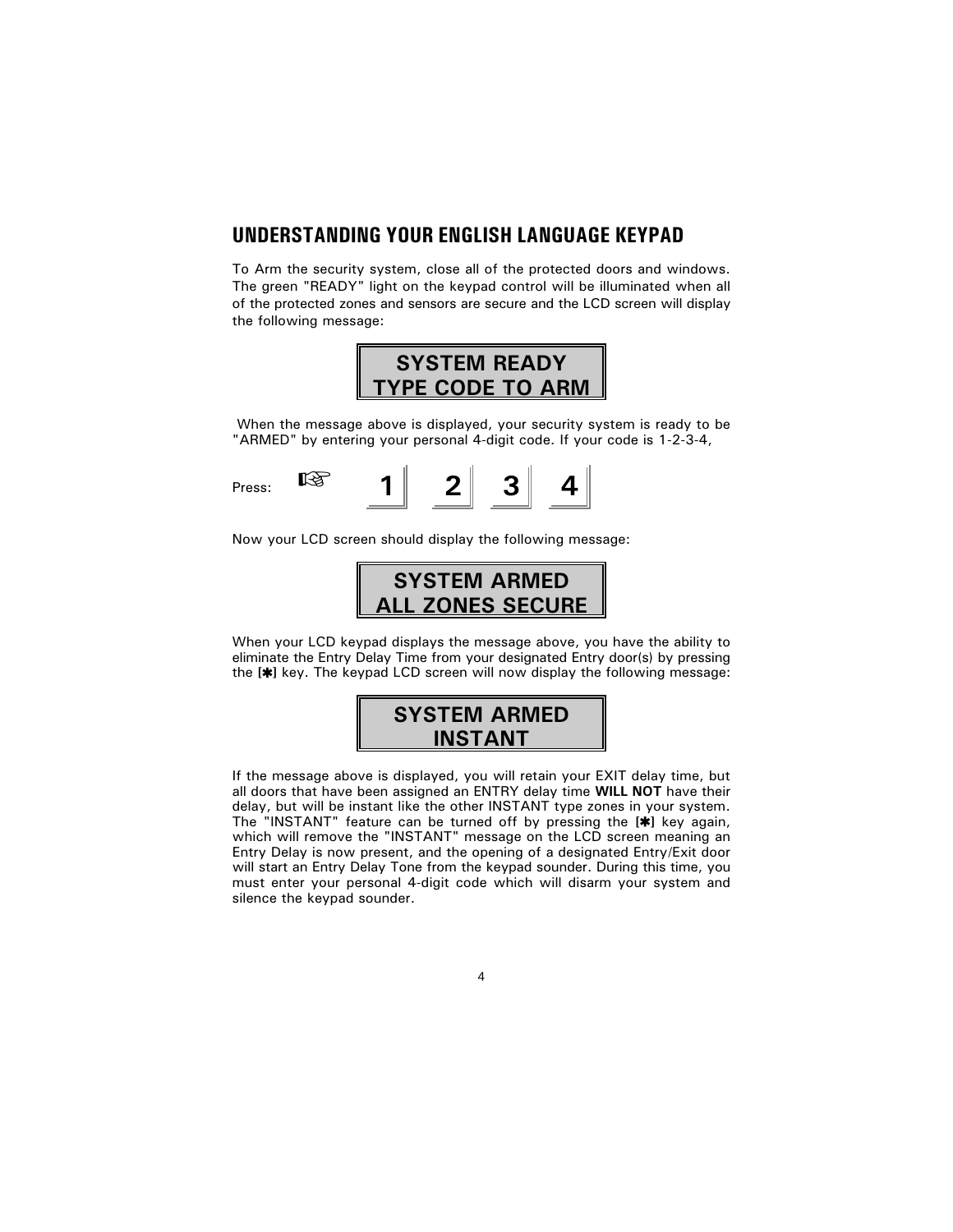If the green "READY" light on your keypad is not illuminated, the screen on your LCD keypad will display the following message:



When the message above is displayed, press the [A] button on the keypad and the LCD screen will display a message similar to the one below indicating which zones are not ready to Arm. If more than one zone is faulted, the LCD screen will automatically scroll through all of the faulted zones showing those that are not ready to arm. To quickly scroll through the faulted zones, press the [A] button repeatedly.

## **16 FAULTED GARAGE DOOR**

If you choose to bypass the zones that are faulted and arm your system without these areas of protection, you can do so from the screen above. To bypass while viewing the screen above, simply press the [\*] button, the zone number (01, 02, 03, 09, 12, 16, etc.), and press the  $[\ast]$  button again (You can also follow the bypass procedure described in your standard Operators Manual). Now the green "READY" light should be illuminated, and the LCD screen will alternate between the following two messages:



The top line of the message above, "05 ZONES BYPASS", refers to the number (quantity) of zones bypassed, NOT the zone numbers that are bypassed. Type [A]for the location/description of these five bypassed zones.

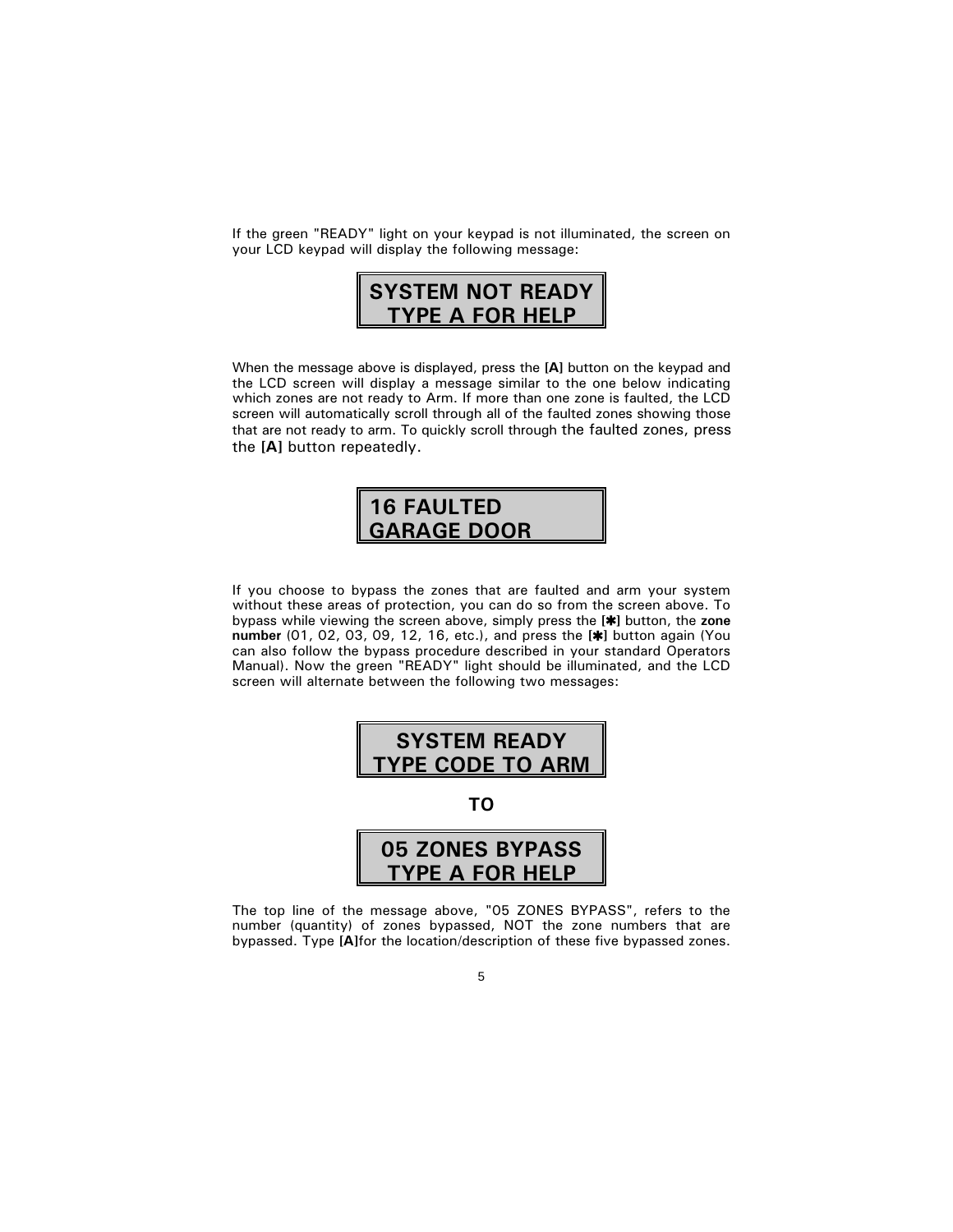When you Arm your system with the previous messages showing the system is "READY TO ARM" with "ZONES BYPASSED", the LCD screen will then alternate between the following two screens:



Once zones are bypassed, any sensors in those zones can be violated without affecting the status of your security system.

When the message below appears on the screen of your LCD keypad, it is an indication that a "FIRE" zone has been faulted.



From the screen above, the first thing you should do is press the [A] button to see which zone created this condition. Then, you can press the [#] button to reset the "FIRE" zone that has been faulted. NOTE: Your system must be disarmed for reset to occur. Reset takes approximately 15 seconds.

When the message below appears on the screen of your LCD keypad, it is an indication that a "TROUBLE" condition exist with your "FIRE" zone(s).



From the screen above, the first thing you should do is press the [A] button to see which zone created this condition. Then, press the [#] button to reset. If the "FIRE TROUBLE" message does not reset within 15 seconds after pressing the [#] button, call your security installation company immediately and report this condition.

#### $\,6\,$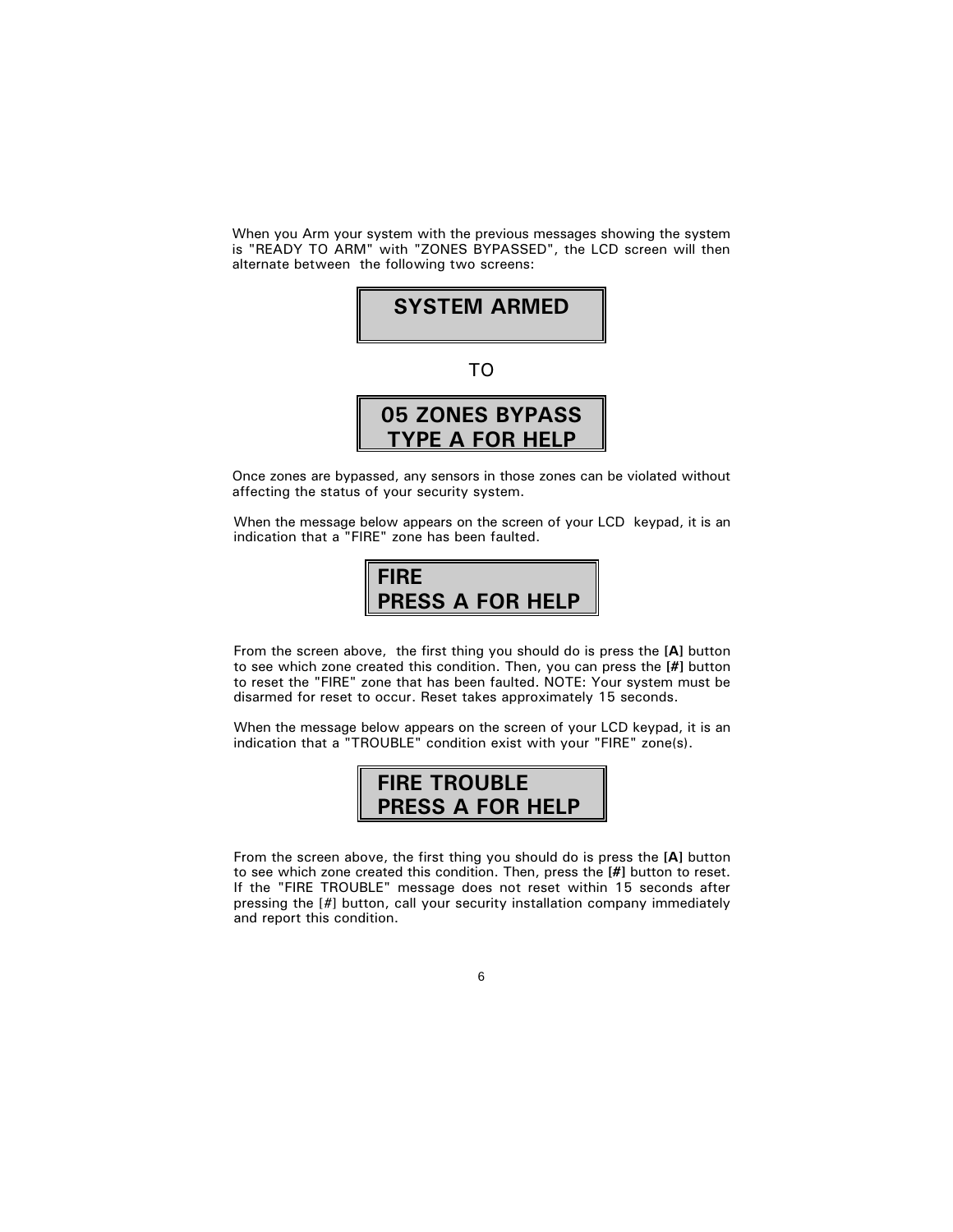When the message below appears on the screen of your LCD keypad, it is an indication that the telephone line that your security system depends on for reporting alarms is not functioning, and therefore cannot report alarms to the monitoring station.

## **PHONE TROUBLE**

When the message below appears on the screen of your LCD keypad, it is an indication that an alarm has previously occurred. Press the [A] button to review the zone(s) that created the previous alarm. Press [#] to exit.



When the message below appears on the screen of your LCD keypad, it is an indication that the digital dialer in the control panel attempted to communicate to the Central Monitoring Station but was unsuccessful in the connection attempt.



When the message below appears on the screen of your LCD keypad, it is an indication that the A.C. power source that your security system depends on has been turned off. Under this condition the POWER LED will extinguish.



When the message below appears on the screen of your LCD keypad, it is an indication that your systems' backup battery has insufficient power to backup your system. Under this condition, the POWER LED will flash.



 $\overline{7}$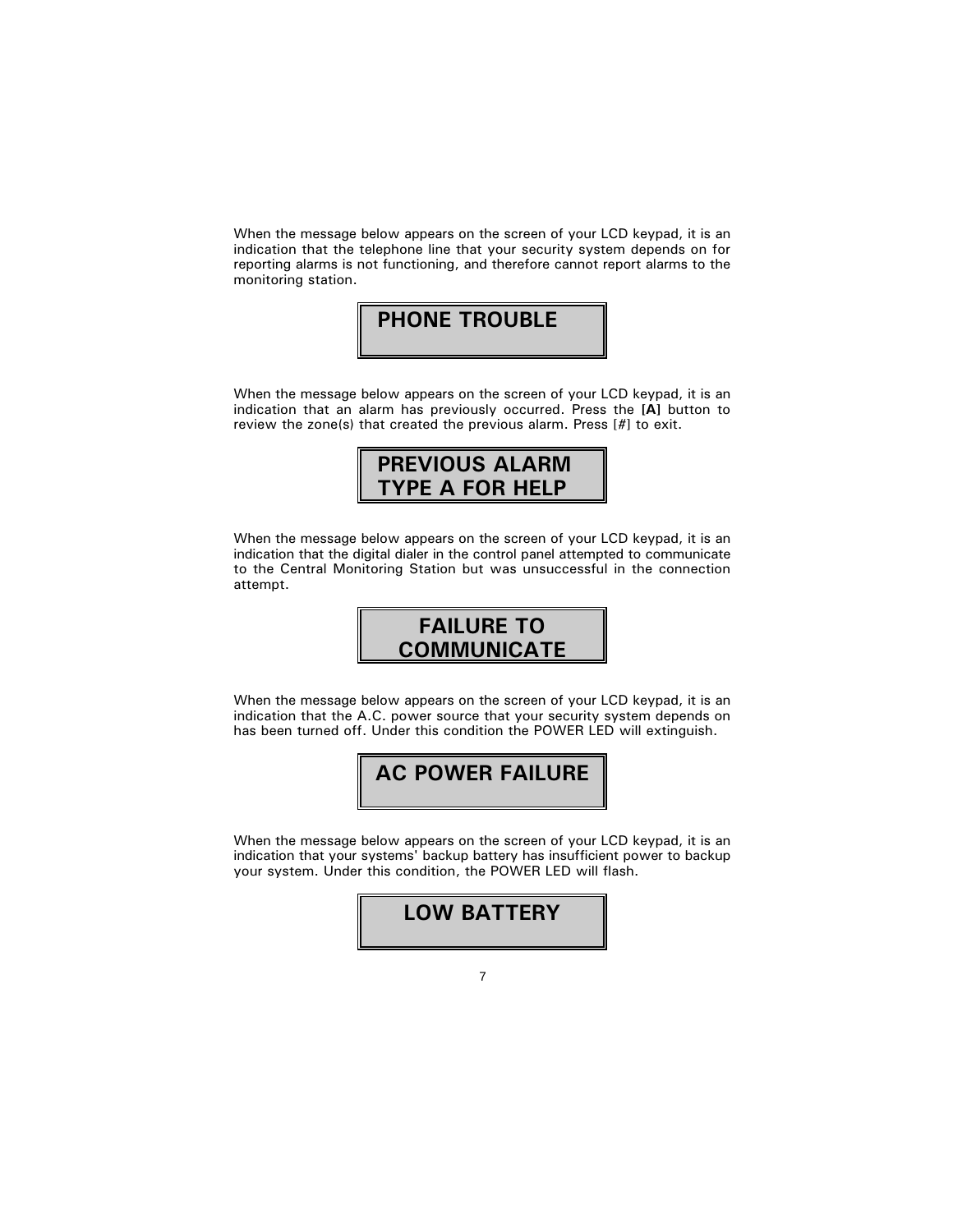If your security system has any wireless points (sensors) of protection, and the message below appears, it is an indication that at least one of these wireless points is experiencing one or more of the following conditions: has been faulted, has been tampered with, has a low battery, has lost contact with the security control.



### **CHANGING USER CODES FROM THE LCD KEYPAD**

Your security system could have up to 30 individual user codes (see your Operator's Manual for the number of codes in your system). These codes are individually numbered from 01 to 30 (maximum number depends on your system). To change user codes of your security system from the LCD keypad, make sure the system is disarmed, and follow the procedure described below.

To change a user code, press the [C] button, followed by the user number (User 01 through User 30) you wish to change. Then enter the Master Code to show you are authorized, and follow by the new code that you wish to program. For the following example, let's assume the Master Code is 1-2-3-4 and we want to enter a new code for user #05 as 5-5-5-5.

Press:  $\mathbb{R}$ 

the screen will now display the following message.



The display now asks for the User  $# (01$  through 30) that you wish to change.

Press:  $\mathbb{R}$  $5|$ 

for user #05 and the screen will display:

| <b>ENTER 4-DIGIT</b> |  |
|----------------------|--|
| <b>CODE</b>          |  |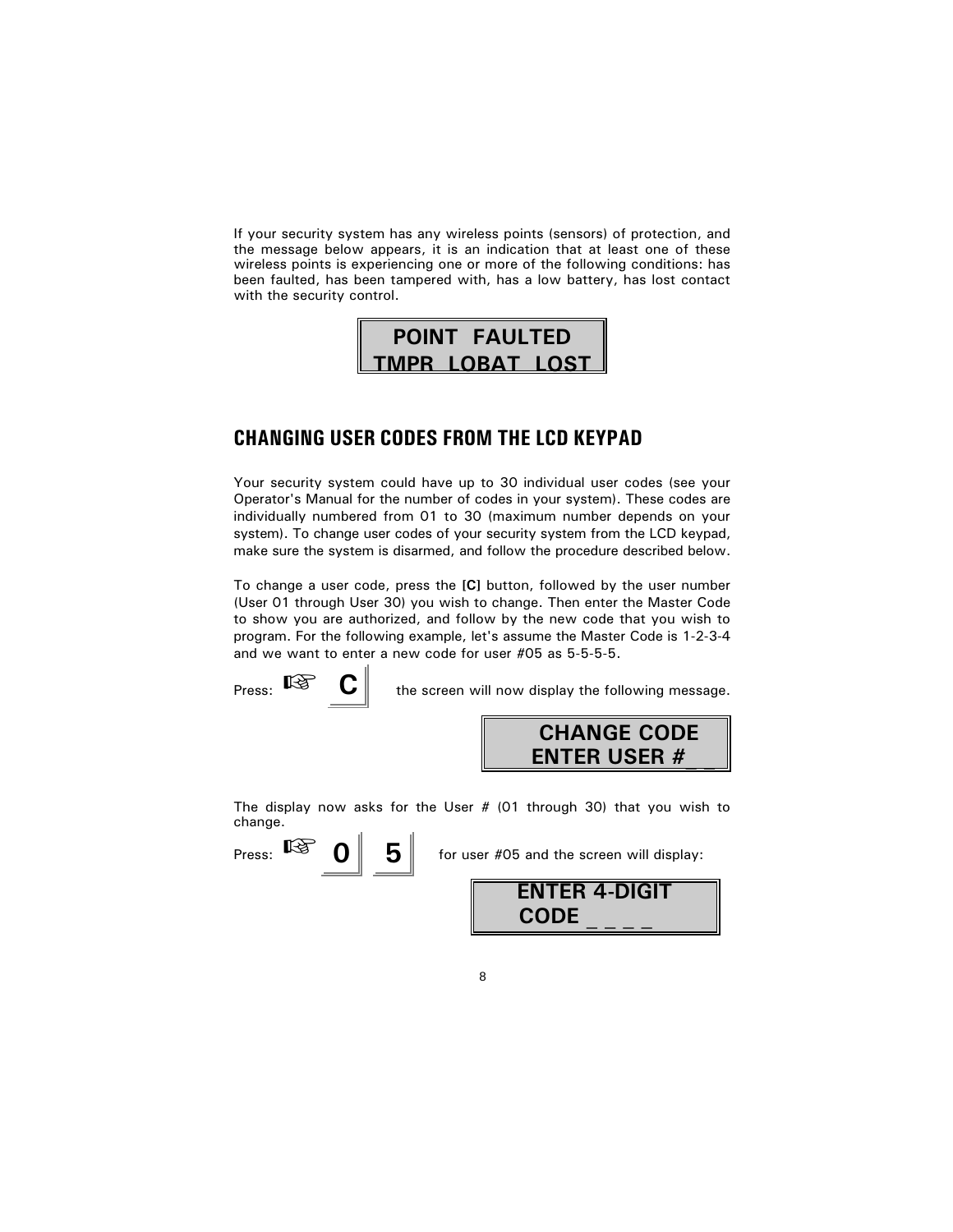The display now asks for the Master Code, for authorization to change codes.



The display is now asking for what the new code for user #5 is to be.

| Press: |  |  |  |  |
|--------|--|--|--|--|
|--------|--|--|--|--|

The display will now show that it has accepted the new code for user #5.



This process is now complete, and the code of 5-5-5-5 is a valid arm/disarm code identified by the system as User #05.

NOTE: If your system is the Ranger 9000 or 9000E, code changes can be authorized by using the old code in lieu of the Master code. This allows users to change their own code without knowledge of the Master Code. Also, if you inadvertently try to enter a new code that is already in the system as another users' code, these panels will not accept it, and the above message will not appear.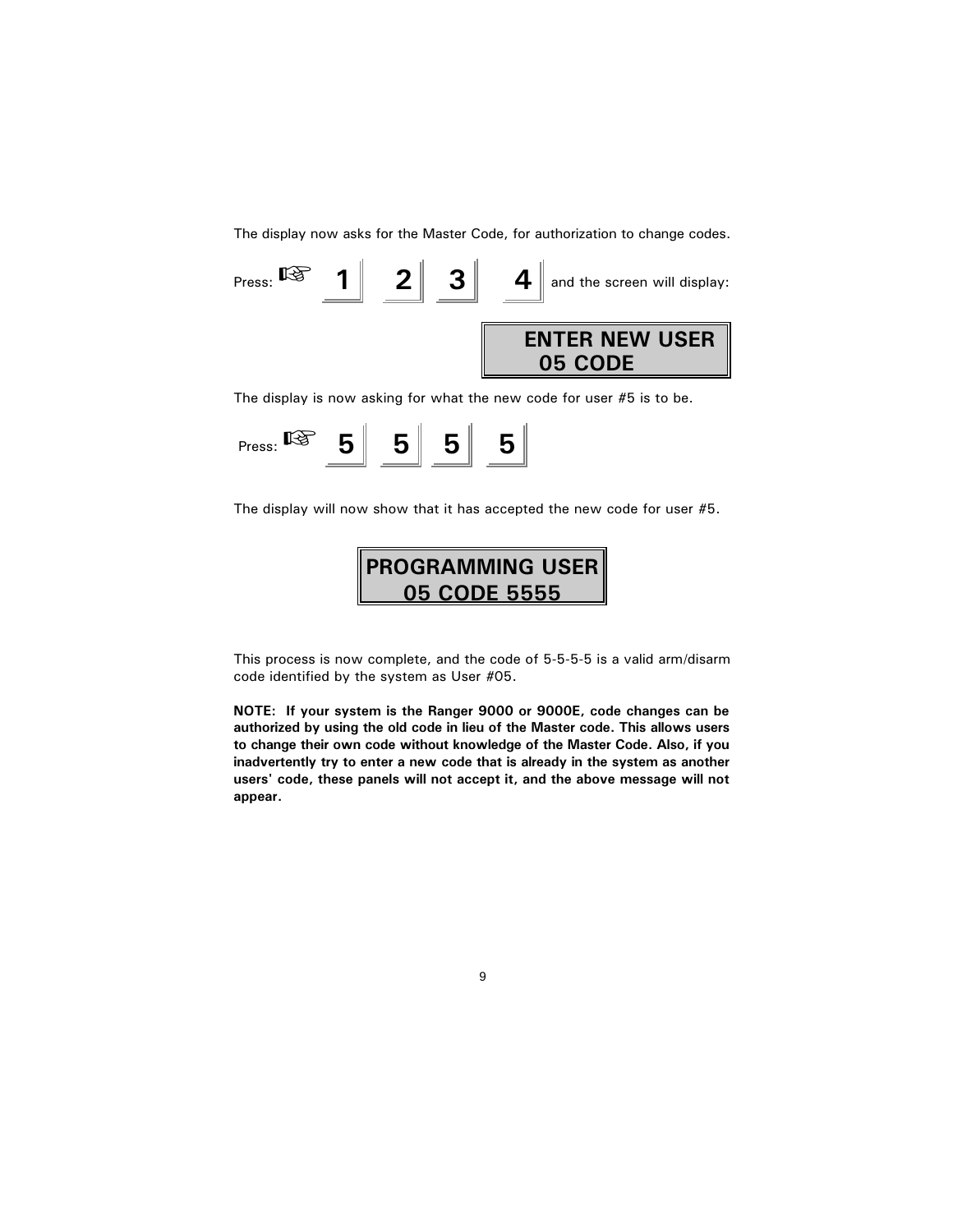#### **SPECIAL FUNCTIONS KEYS**

The following section describes some special functions that can be performed with the 9060E LCD keypad. With the more powerful and versatile 9060E keypad, some of these functions are accessed with the four special function keys on the left side of the number keys. These keys, labeled [A], [B], [C], and [D], are described below:



The [A] key serves as a "Help" key. It only functions when the LCD display shows the message, "TYPE A FOR HELP". Multiple messages will be displayed in sequence every 3 seconds, or will scroll with no delay each time the [A] key is pressed.



C.

D

The [B] key adjusts the brightness of the LCD backlighting to levels 1-6, with 6 as the brightest. The factory setting is 6. To turn off only the LCD backlighting, press [B][8]. To turn off only the "ARMED", "STATUS", and "POWER" lights, press [B][9]. To turn off all lights, press [B][0]. All lights will return to the "ON" mode when the [#] key is pressed, or when an alarm condition, a fire or trouble condition, or a pre-alarm occurs.

The [C] key is used to quickly program auxiliary codes in the run mode. The display asks for User number, Master Code, and new Auxiliary Code before automatically programming this information into the Ranger Control. NOTE! This function can only be used when the Ranger Control is disarmed.

The [D] key adjusts the LCD screen viewing angle for various heights by pressing [D] and a number [1] through [3]. The lowest viewing angle is 3 and the highest is 1. The factory setting is 3. The [D] key also causes the LCD screen to display Alarm Memory when [D][0] is pressed. Faulted and/or bypassed zones from the last 12 alarms will be displayed beginning with the most recent alarm which is Alarm Memory #01. Pressing the [A] button will scroll through the entire Alarm Memory process one event at a time. Exit this mode at any time by pressing the [#] button.

NOTE! After pressing keys [B], [C], or [D], the display will revert back to the standard message if no additional keypresses are made within 10 seconds. To escape any of the special function modes and return to the standard message screen, press the [#] key.

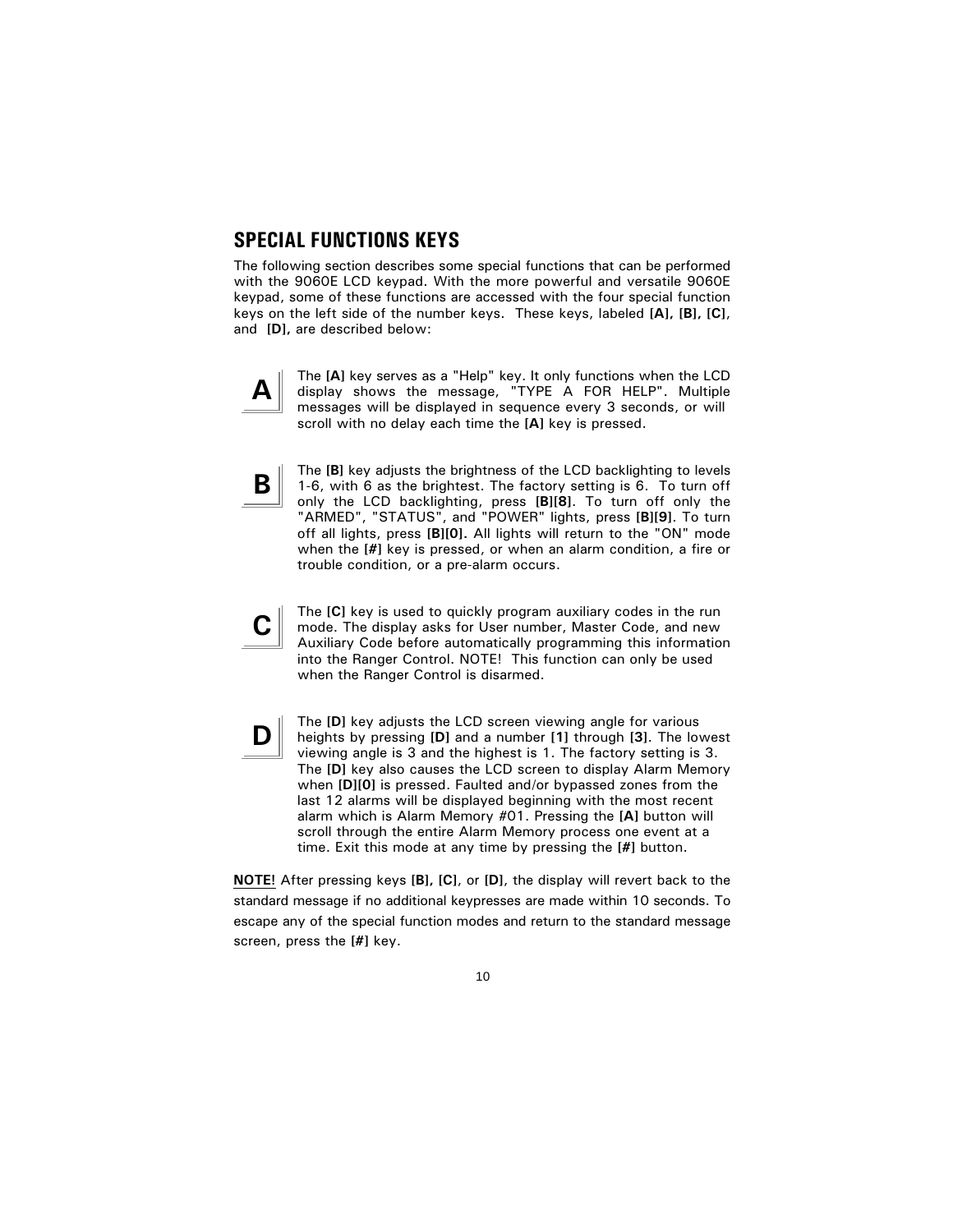#### **VIEWING CUSTOM ZONE DESCRIPTIONS**

Your LCD keypad may have been programmed with Custom Zone Descriptions by the installation company. This feature personalizes your LCD keypad for your system needs. This allows your LCD keypad screen to display zone descriptions such as "MASTER BEDROOM", rather than a generic description like "ZONE 12". It is possible to view these Custom Zone Descriptions that have been programmed into your LCD keypad by following the procedure below.



At this time, you can either enter the zone number where you wish to begin the viewing process, or press the [A] button which will begin this process at zone 1. Continue pressing the [A] button to advance through the Custom Zone Descriptions one at a time. If you choose to exit this mode before all descriptions have been viewed, press the [#] button.

## **PARTITIONED SYSTEMS OPERATION**

If your system is a Ranger 9000 or 9000E, you may have a multi-partitioned system. If your keypad resides in one partition of a multi-partitioned system, your keypad will provide the status of the zones in your partition using the screen messages described earlier in this manual. However, you may temporarily access the Master Mode as described later in this manual by pressing [C] [A], followed by your 4-digit code. The Master Mode of operation allows you to temporarily access any partition (providing your code is authorized) within the system and perform functions in other partitions. Read this entire manual to help you understand the different screen messages that will be displayed from your LCD keypad.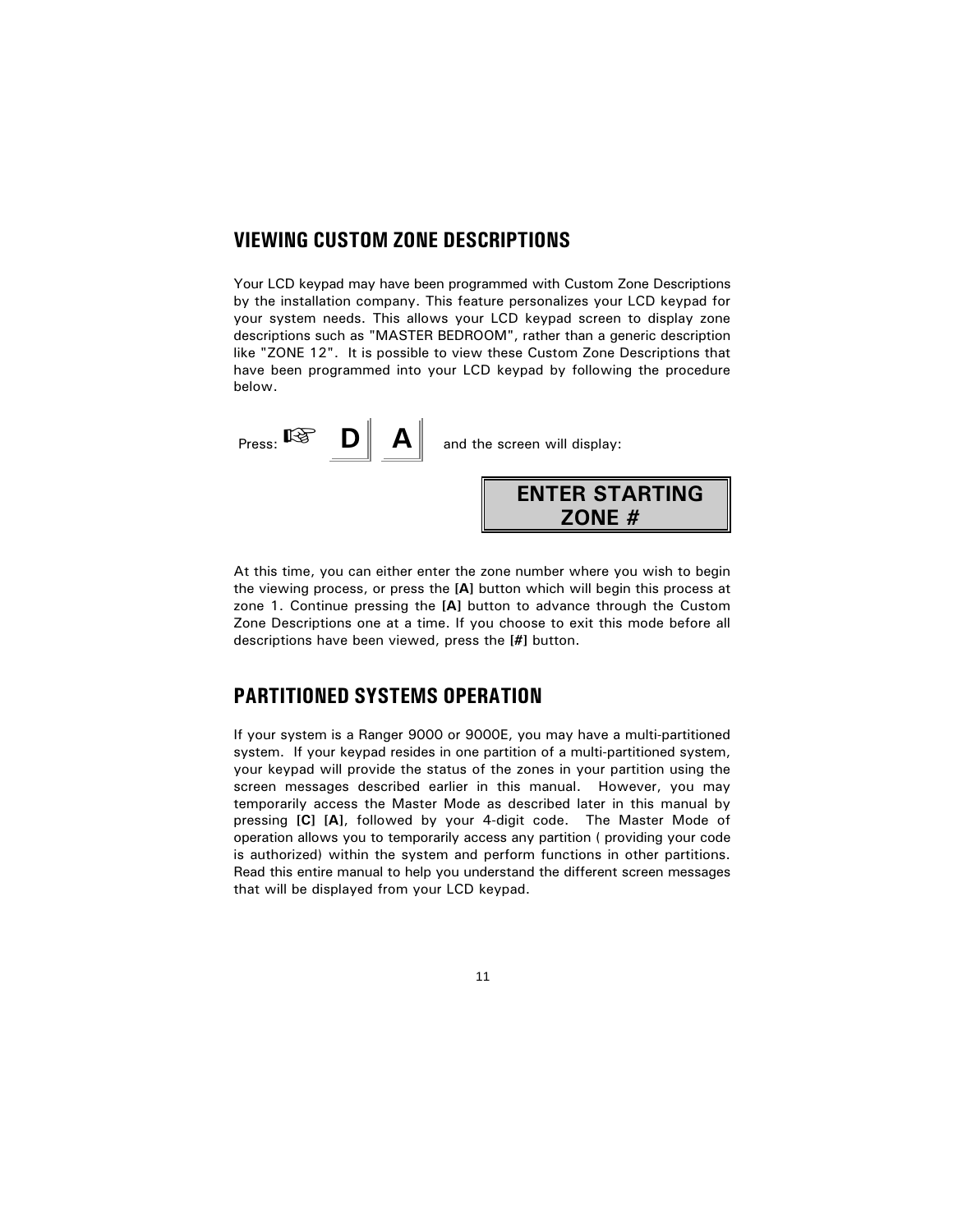### **SETTING THE INTERNAL CLOCK**

If your system is the Ranger 9000 or 9000E, it has an internal clock that is used for various functions that your security system may need to perform. Therefore, it is important to have this clock set to the correct time and date. To set the clock, follow the procedure below.



Enter the 4-digit Master Code, and the screen will display the DAY OF WEEK (Sun = 1 thru Sat = 7). Set the DAY OF WEEK, or press the  $[H]$  button to advance to the MONTH / DAY / YEAR. Set the MONTH / DAY / YEAR, or press the [#] button to advance to the TIME. After setting the time (military time), press the [#] to exit, or automatic exit will occur after 20 seconds.

#### NOTE: ANYTIME THERE IS A POWER OUTAGE, THE CLOCK WILL LOSE ITS SETTING AND MUST BE RESET.

## **VIEWING THE INTERNAL LOG**

If your system is a Ranger 9000 or 9000E, it has an internal event log. Follow the procedure below to view the events stored in the internal event log.



Enter the 4-digit Master Code and the display message will prompt you for MONTH / DATE. If you want to view the information from a particular date, enter the date to start, or press the [A] button to start with the most current event. Continue pressing the [A] button to go through the entire log. You can exit the VIEW LOG mode at anytime by pressing the [#] button.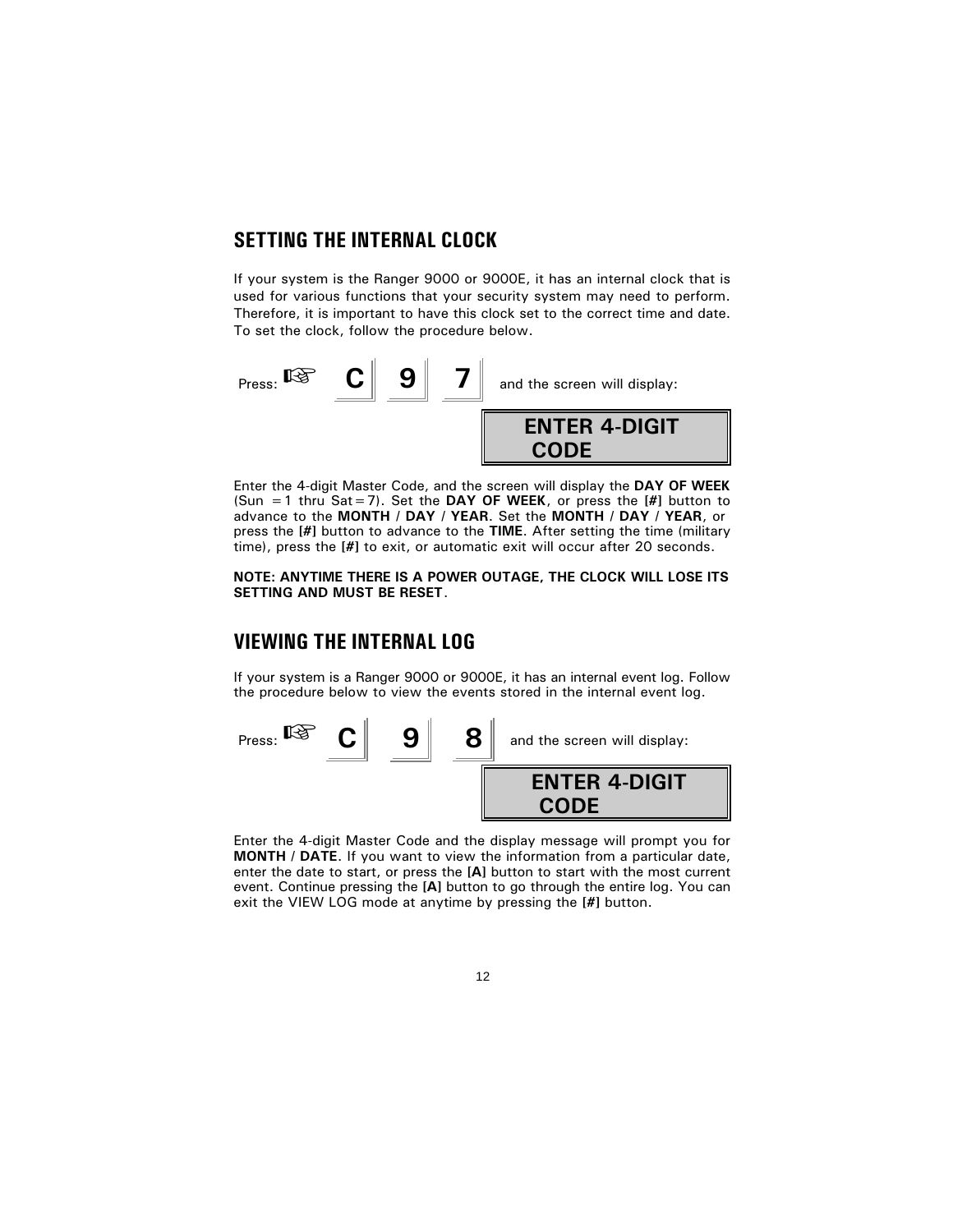## **MASTER MODE OPERATION**

The Master Mode is used for applications where the user needs access to more than one partition(area). With an LCD keypad in the Master Mode, users will have the ability to share one keypad for a multi-partitioned system. In this mode, users can easily Arm/Disarm multiple Areas, perform the different 2button emergency activations (Panic, Fire, & Medic), and activate the 2button Bell Test. To perform all other system functions in the different Areas, you must enter the "CHECK" mode (described later in this section) for each Area. The keypad will then act as though it resides in that Area, meaning the LED's and the LCD screen messages pertain only to the Area that you have selected. Once in the "CHECK" mode of a particular Area, users can perform all other security functions available in that Area of the system. Before beginning this section, you should read the preceding sections of this manual to learn the most common messages that will be displayed from the LCD keypad.

#### **Helpful Facts About The Master Mode**

- 1. User code authorization levels were programmed by the security installation company.
- 2. The LCD keypad can control any or all Areas, providing the users' access code has been authorized for use in those Areas.
- 3. In the "MASTER" mode, all audible sounds, LED's, and LCD displays reflect a system wide (all areas) condition.
- 4. In the "CHECK" mode, all audible sounds, LED's, and LCD displays reflect the condition of the Area that was selected to check.
- 5. You must enter the "CHECK" mode of a particular Area in order to perform functions like checking faulted zones in that area, bypassing zones in that area, turning on the chime feature, resetting FIRE zones, etc.
- 6. You can exit the "CHECK" mode by pressing [C][A], or the keypad will automatically exit this mode 20 seconds after the last keypress.
- 7. The READY LED will only be illuminated if all Areas are Ready.
- 8. The ARMED LED will only be illuminated if all Areas are Armed.
- 9. The [#] button is used as the Escape button, and will exit screen messages.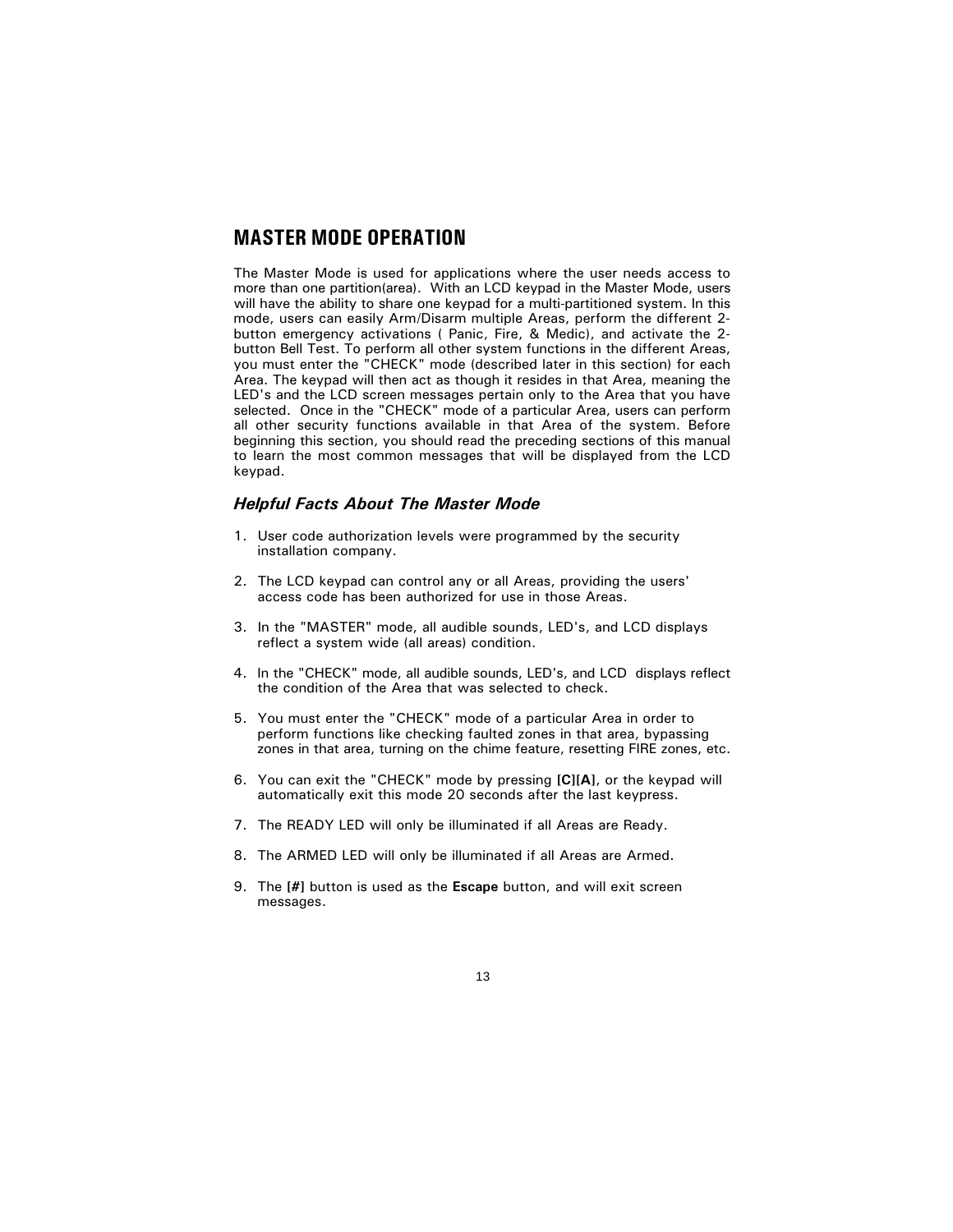In the Master Mode, the message displayed below means that all Areas are secure and READY TO ARM. At this time, the green READY LED should be illuminated.



In the Master Mode, the message displayed below means that AREAS 1, 2, 3, and 4, are ARMED. At this time, the red ARMED LED should be illuminated.



To Arm or Disarm your system from the screens above, enter your four digit code. A screen message similar to the one below will appear. This message will show you what Areas the four digit code you entered has access to. In this case, your code shows to be authorized in four Areas, so pressing the [A] button (A = ALL ON) will Arm Areas 1, 2, 3, and 4, or pressing the [D] button ( $D = ALL$  OFF) will Disarm these Areas. If you press the [A] button and one of these Areas is not ready, the screen will display the "AREA NOT READY", message followed the zone status of that Area. To exit this screen, press the [#] button..



From the screen above, you may choose to access just one particular Area. If so, you would enter the number that corresponds to the Area that you wish to access. Example: If you press [1], the screen below will appear noting the keypad is accessing AREA #1.



The preceding screen shows that AREA #1 is OFF (Disarmed). To Arm this Area, simply press the [A] button  $(A = ON)$ . If AREA #1 had shown to be ON (Armed), then  $D =$  OFF would have been displayed, meaning you would press [D] to turn AREA #1 off(Disarm). At this time, the keypad sounder and LED's will refer to Area #1 only.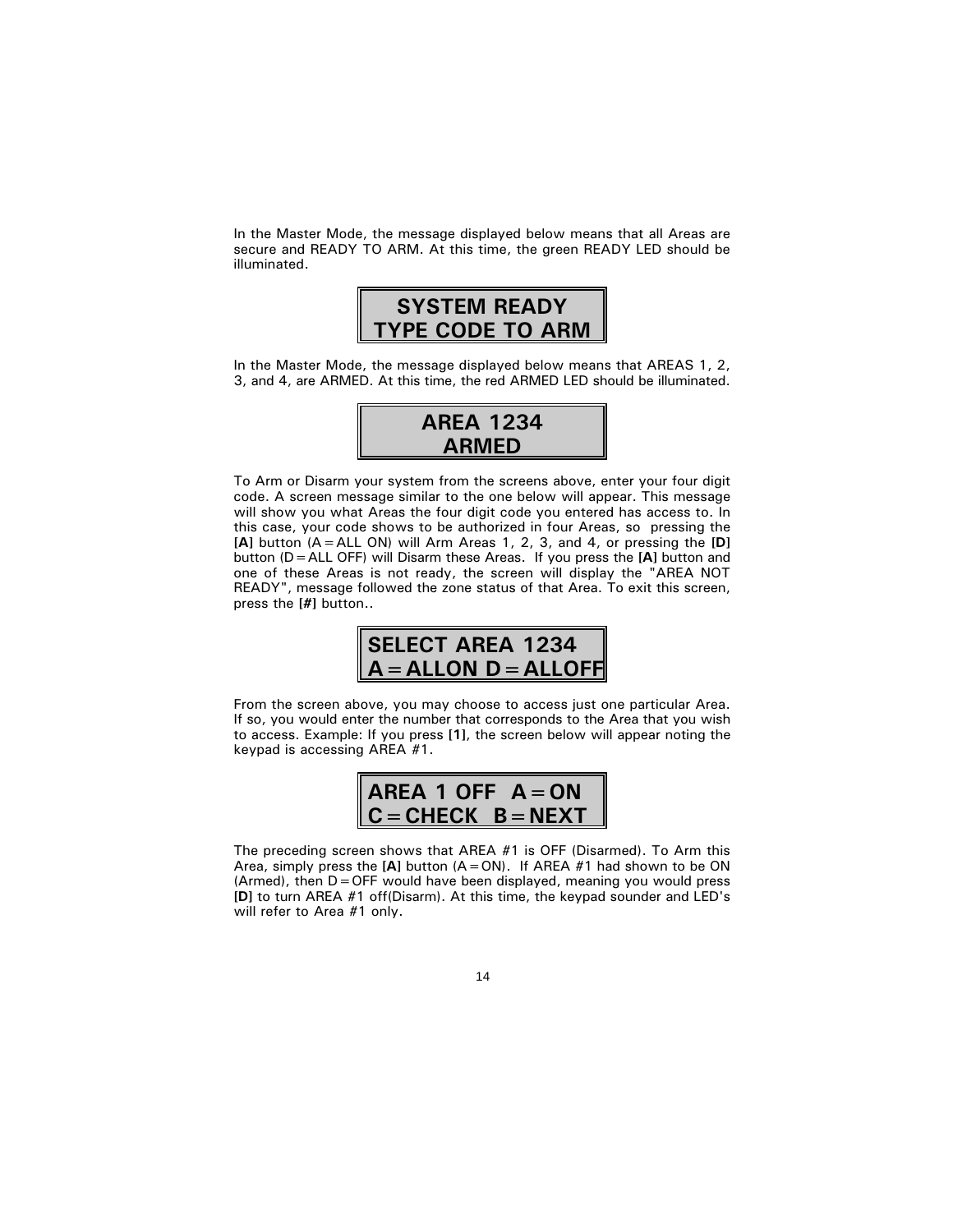Press the [C] button to enter the "CHECK" mode and the keypad will act as though it resides in AREA #1. The keypad LED's and LCD messages would now pertain only to AREA #1. NOTE: You can exit the "CHECK" mode by pressing [C] [A]. At this time, the keypad sounder and LED's will refer to Area #2 only.

Pressing the [B] button will advance the keypad to the next authorized Area which in this case would be AREA #2, and display the message below.

AREA 2 OFF  $A = ON$  $C =$ CHECK  $B =$ NEXT

Since AREA #2 shows to be OFF (Disarmed) pressing the [A] button will Arm this area and the screen will display the message below.

AREA<sub>2</sub> **ARMED** 

The message below indicates a FIRE alarm has occurred in Area 1. Enter the CHECK mode for AREA #1 and press the [A] button to find out which zone created this condition. Then, press the [#] button to reset the FIRE zone that has faulted. NOTE: It takes approximately 15 seconds to reset this condition.



The message below indicates a TROUBLE condition with the FIRE zone(s) in AREA #2. Enter the CHECK mode for AREA #2 and press the [A] button to find out which zone created this condition. Then, press the [#] button to reset the FIRE TROUBLE condition. If this condition does not reset after approximately 15 seconds, call your security installation company and report this condition immediately. a

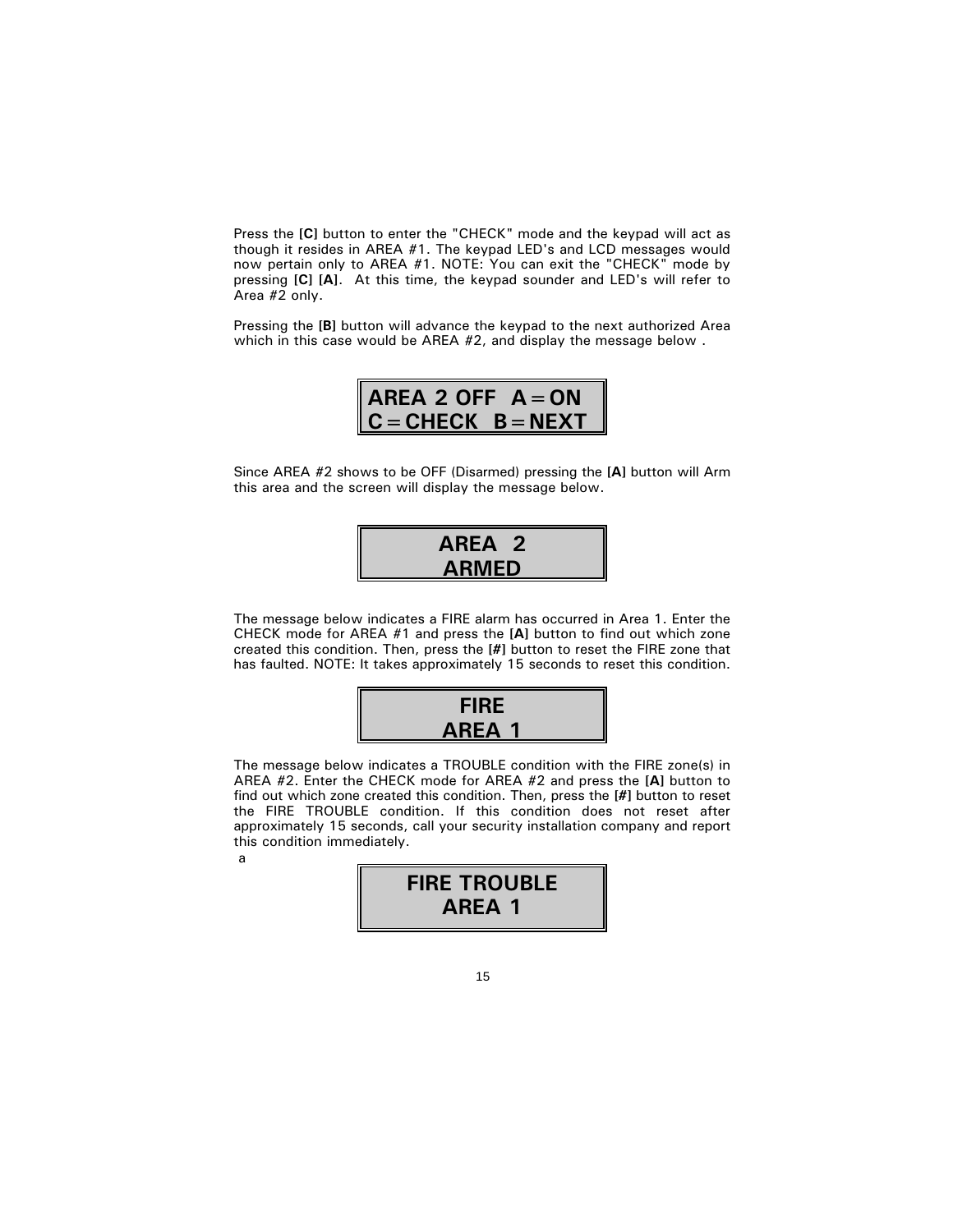**NOTES**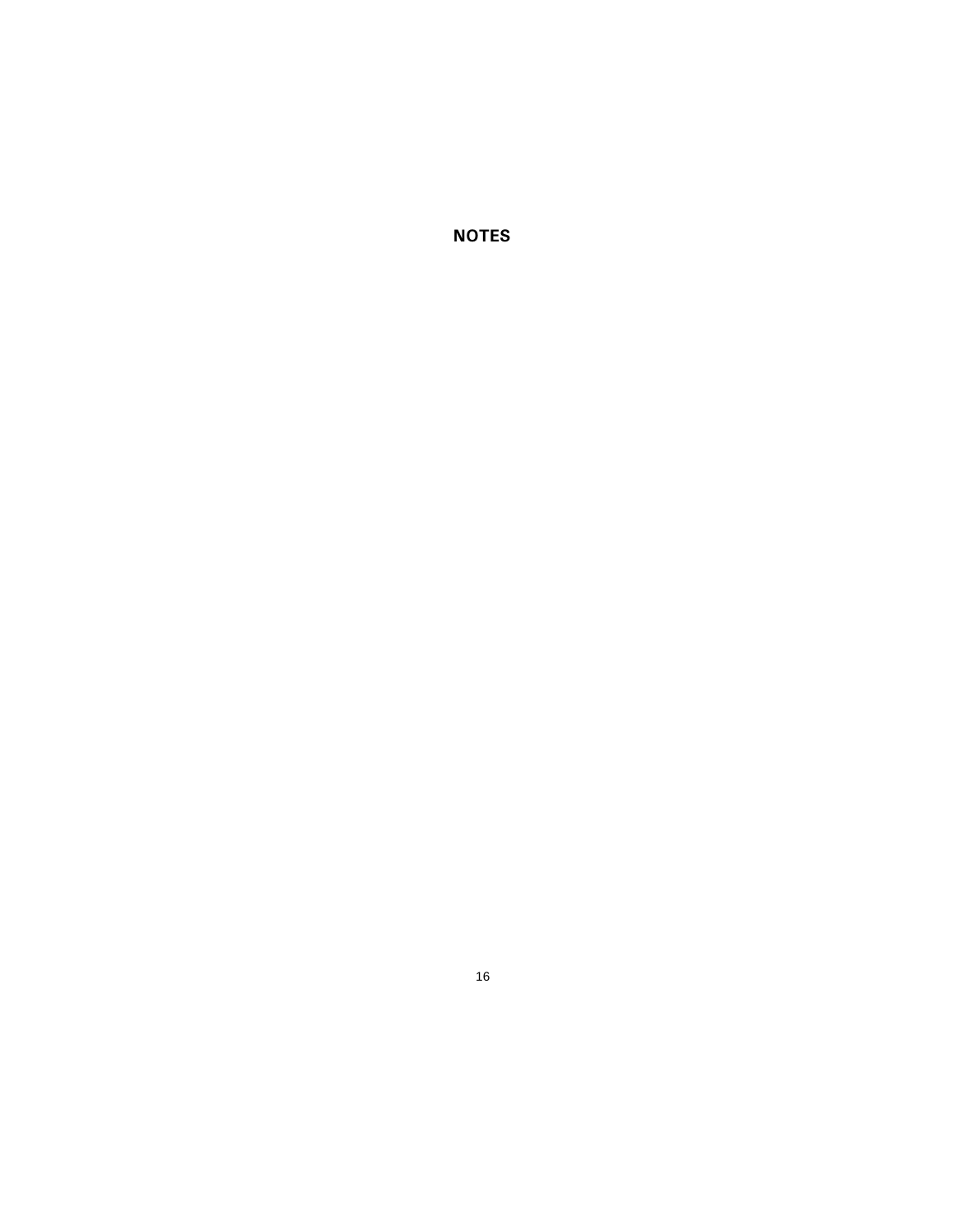**BLANK INSIDE BACK COVER**